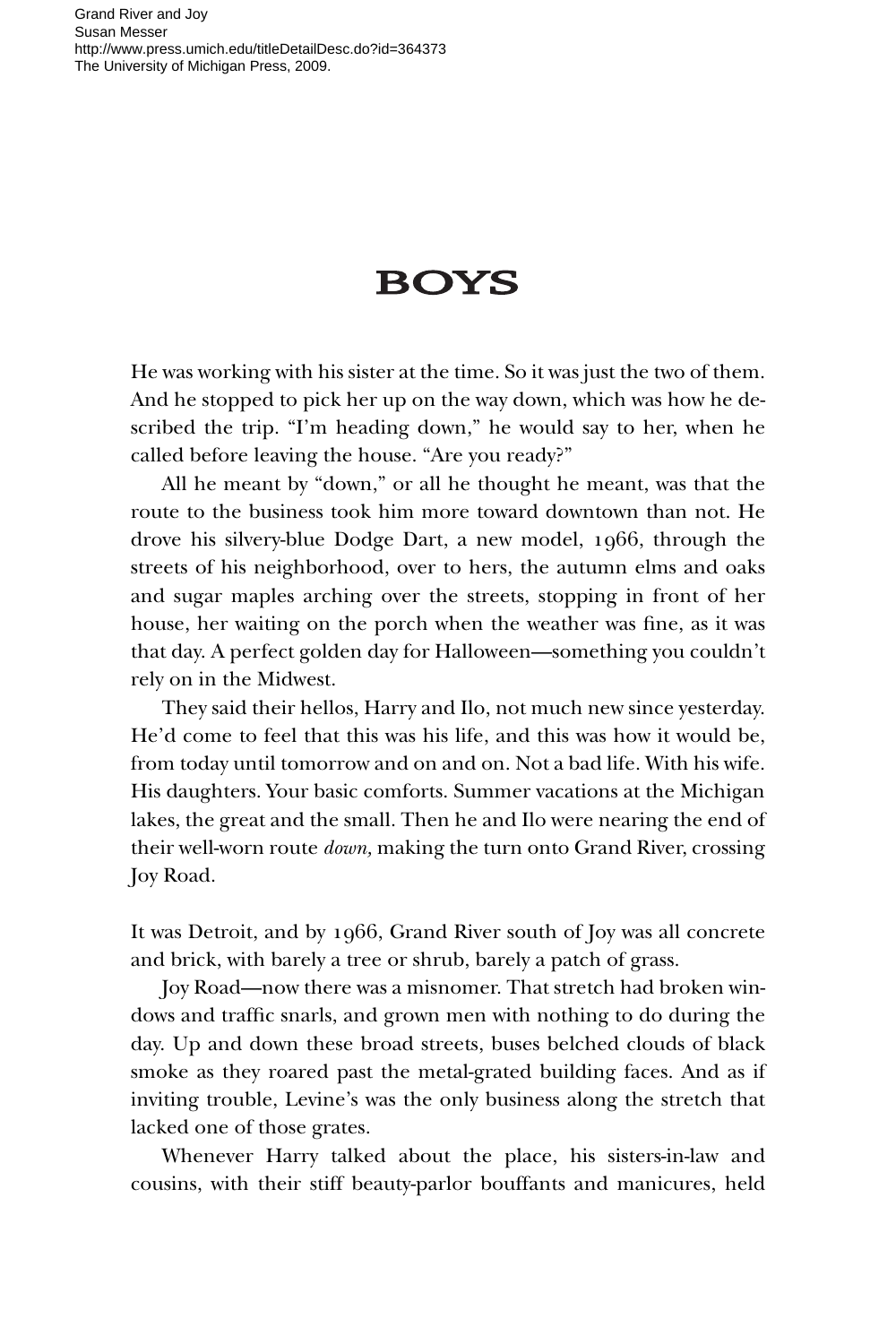their faces and said *schwarze* this and *schwarze* that. Same for the big-bellied brothers-in-law with their ruby pinkie rings and slicked-back hair.

On Grand River, the un-grated Levine Wholesale Shoes stood beside the tiny White Castle hamburger building with its crude crenellated top. Across the street and down a few blocks was the magnificent, decaying Riviera Theatre, or "the Iviera," as his sister called it. The *R* in the towering vertical marquee had become a jagged hole; farther down, the upper bar of the *E* appeared gangrenous, and the final *R* and *A* were also festering.

In the alley behind the business, two small boys scuffed along, kicking the alley stones as they went on their way to school. Ilo checked the door locks. The boys switched to single file, so Harry's car could pass.

"No costumes," Harry said.

"Halloween's for people who've got something to give away," Ilo said. She shifted her purse from lap to floor.

Harry pulled into the parking space under the wooden fire escape that led to the upstairs apartment. Curtis, Harry's tenant, stood on the landing.

Harry waved to him as he got out of the car. It was a warm day, with a Technicolor blue sky, promising a smooth road, straight through to evening; a gift for the children, who could run through the leaves without blustery-cold wind or driving rain, without arguments about sweaters that would bulk out costumes, or stupid coats that would obscure them entirely.

"Morning, Mr. Levine," Curtis said. "Any work today?"

It was a gift, too, in a way, to have Curtis upstairs, available whenever Harry needed him. But also, in a way, a burden of responsibility whenever he didn't. "We'll see what we've got," Harry said.

Harry tended to the keys, the unlocking, and Ilo followed him into the whole familiar cloud of smells, old and new, musty and fusty: wood and brick and rubber, leather and canvas, cardboard and jute. The two did their morning chores: turning off the burglar alarm, closing the metal bars behind them, snapping the padlock, then closing the big wooden door, fastening the two dead bolts, straightening the rows of shoe boxes in the aisles of gray metal shelving that reached practically to the ceiling, and checking the thermostat near the bathroom door. Harry asking Ilo what she thought about having Sappho, his family's Doberman, for the evening so the barking wouldn't chase the trick-or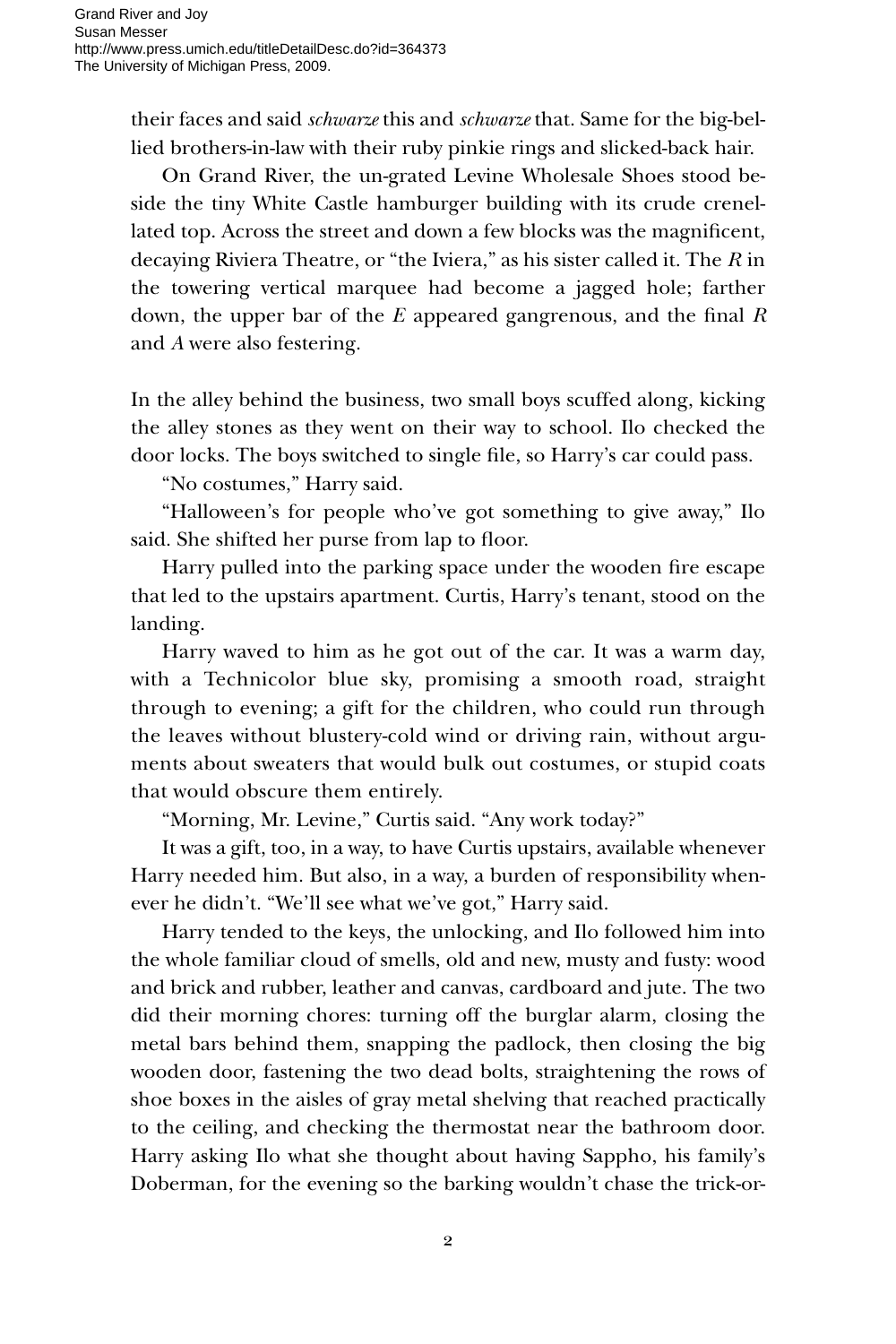treaters away, Ilo saying "Oh, all right. Two old maids spending the night together." Harry saying thanks. Coming along, coming up the hall, doing this little job and that, arriving in the front.

The front of the building was composed of two rooms. In one, a simple window display: three pairs of old-fashioned lace-up boots in black and brown, mini-torture chambers, with their needle-point toes so narrow through the foot and up the ankle that they suggested severe structural damage. Harry's father—that was Joe—who had started the business, had found them in the cave-like basement of the building they'd owned on West Jefferson. He brought them along when they moved to this new address, left them behind when he moved to Florida and then died shortly after, willing the building and everything in it to Harry. Not that Harry had ever wanted it. Not that Harry was any kind of expert on what he wanted, mostly afraid to want anything.

Ilo had placed those old shoes in the window, on a wooden table below the dark-green arcing letters that said "J. Levine Wholesale Shoes." She dusted them once a week and polished them once a year, with brushes and buffing cloths, and fussed with the arrangement, adding seasonal accessories, as if she were a window decorator at J. L. Hudson's, Detroit's big downtown department store. Harry said nothing about her display, as he said nothing about much of what she did, in their long history of brother-sister silence. But he did like having the shoes there, as they seemed to elevate their business, along with the concept of shoe, into the sweep of history, one chapter in the world's march toward human comfort, toward understanding the health function of a foot in a shoe.

Because of the chores, the routine, on the way up the hall to the two front rooms, Harry didn't see, or notice, the front window until the Halloween-morning sun glinted off it full on. And because he'd never seen anything like this before on his own front window, but because he had seen pictures, and because a deep ancestral memory of facing something like this was stored in a brain region that science had not yet identified, he now had a conjunction of shock and recognition, a sense that he'd always expected it, but that it didn't hurt any less for the expecting.

And because Ilo always came up behind him, as if to say, let him be the first to face whatever happened during the night, let him be the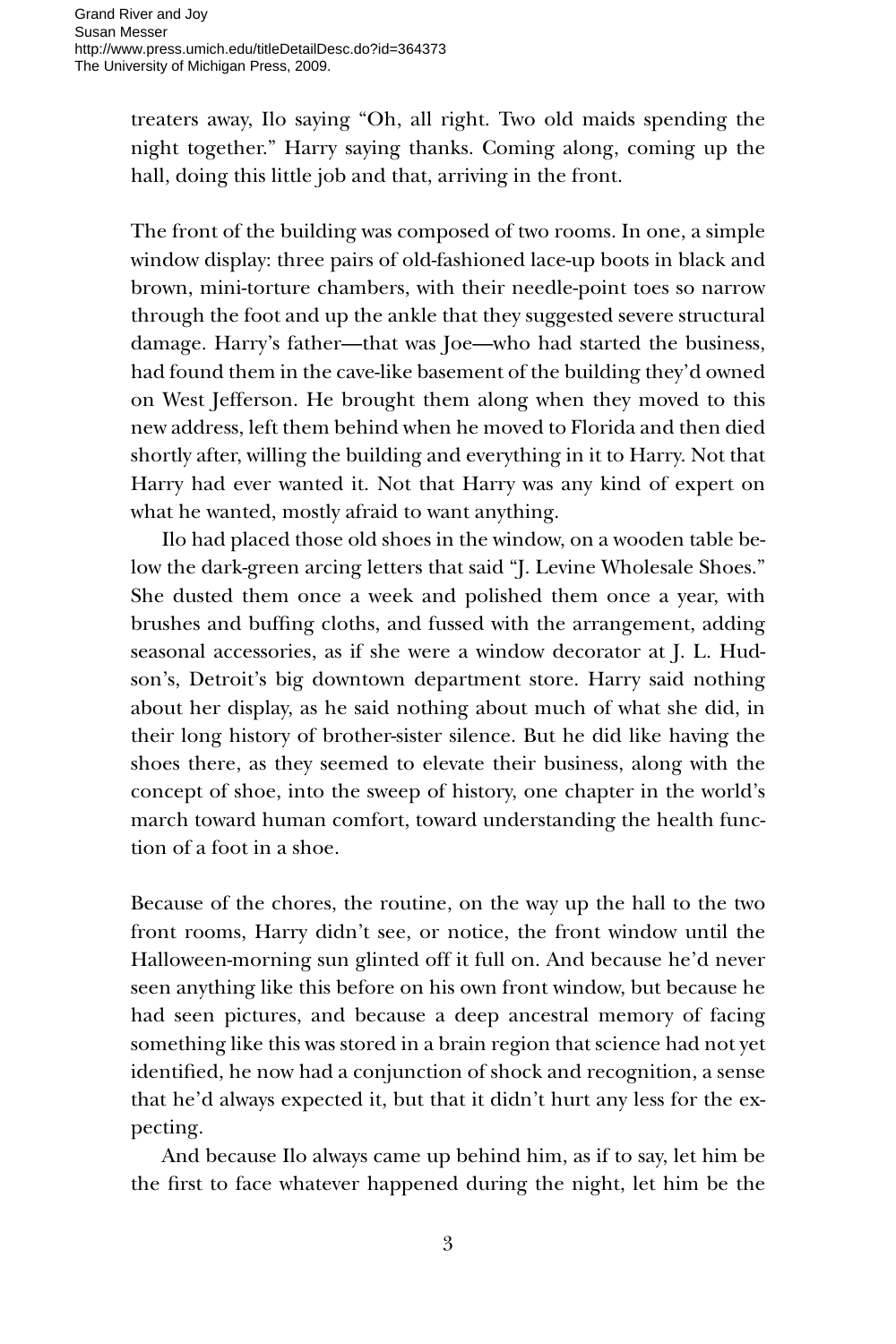scout, and because she had stopped in the ancient bathroom, where the door didn't close all the way because of the warping and the layer upon ageless layer of paint, to check her lipstick—lipstick of all things, in a place like this. And because she was about to see the same front window he'd seen, he moved quickly in front of it and fooled with the old-fashioned shoes, thinking he might cover what he'd seen or simply distract her so she wouldn't see, or distract himself so that he wouldn't see, wouldn't fully see. Of course, the letters were backwards, when viewed from the inside, but it was surprising how many of them worked either way.

Ilo said it out loud. It was written in soap in big block letters—the *honky* and the *Jew* in horizontal bands, one above the other, and the *boy* below in a vertical that dead ended at the store's name. Dead ended because the writer or soaper had used the Levine  $\nu$  to make the boy  $\nu$ , crudely artful, like on a Scrabble board—triple word score. *Honky Jew boy.*

And, too, it looked as though the *o* of the *boy* could drop into the open arms of the *v,* now a funnel *y,* and then lodge there in the throat if the passage was too narrow, or if not, perhaps slip right through and become impaled, skewered, on the second *l* in *Wholesale,* like a Greek letter or a marshmallow on a stick.

If you were Harry, you could Scrabble it any which way, turn it into a game, like they did with the children on long car trips—playing I spy, or telling the girls to find all the letters of the alphabet on the signs they passed, and the first one who found them all was the winner. "Do license plates count?" Joanna, the middle daughter, always asked, as if there were an official set of rules for these made-up distractor games.

"Honky Jew boy?" Ilo said again, in that reading-group-2 way, where each word is a separate entity rather than a meaningful link in a chain.

Harry remembered what Ruth, his wife, said: that the word *Jew,* by itself, could sound ugly, spit out. It was better when softened with the *ish* ending, as in short-ish or small-ish, suggesting not exactly short or small but somewhat.

"At least it wasn't a brick," he said.

They stood near the window. He thought about how they might go on with the day, how they might move on to business, like any other day. His instinct was to minimize, something he'd learned to do in a house full of females, a wife and three daughters, whose emotional responses to him more often than not seemed overwrought, unnecessary. He had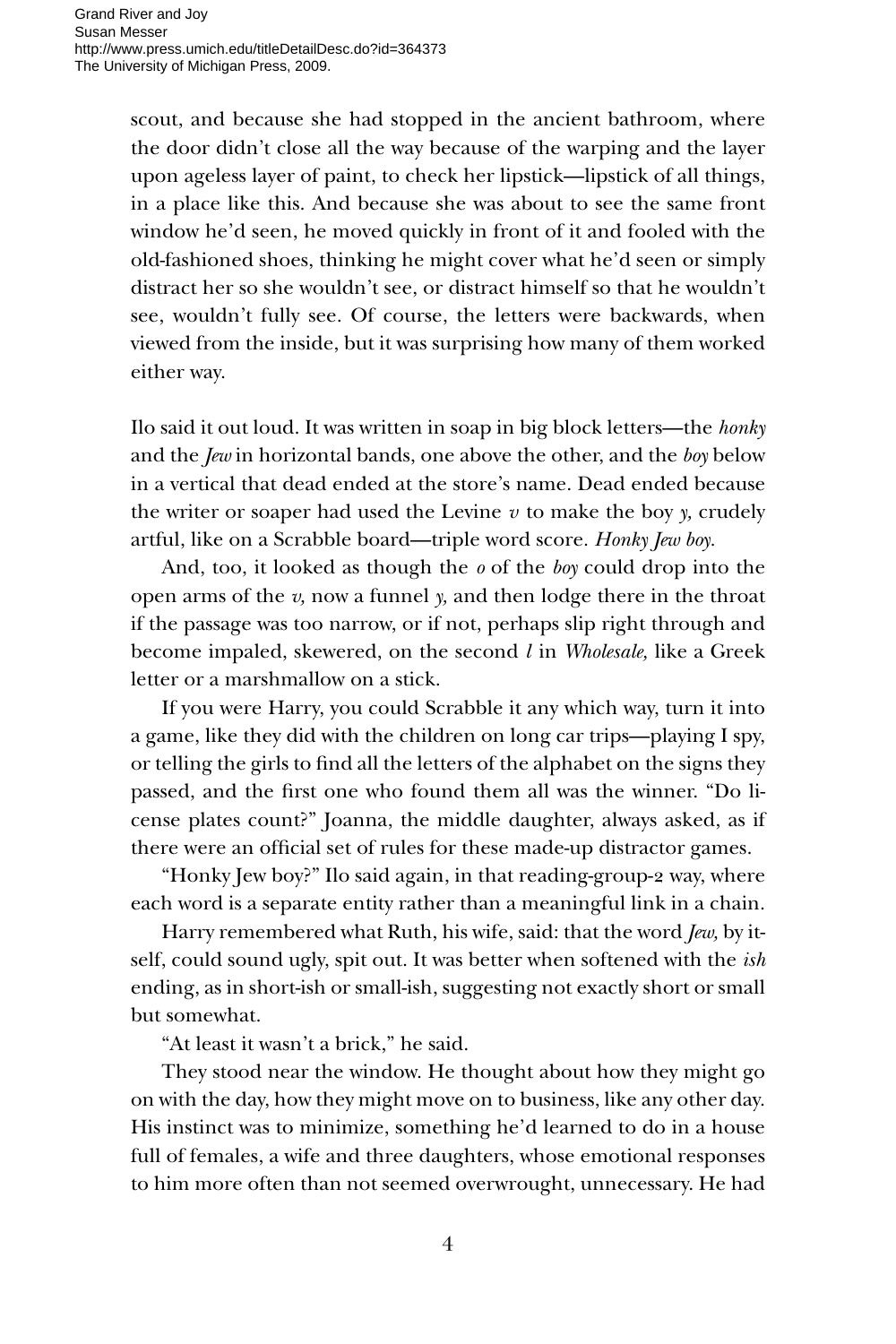learned to balance, to offset, as on a teeter totter, with Ruth and the girls massed at one far end, and him, maintaining the weight and the force to keep them in balance.

"If you'd put up a grate like all the other business owners, like I've been telling you," Ilo said. She was always scolding, always telling, always what she'd said before, who hadn't listened, who hadn't understood what she so long ago had grasped, told, instructed.

"Some kid on Devil's night. Don't make a big deal." Devil's night, what they called it in Detroit—the mischief-making before Halloween, when kids soaped windows, toilet-papered trees and bushes, slathered shaving cream on sidewalks, rung doorbells, and smashed eggs. Those were innocent days.

"Oh yeah," Ilo said. "Trick or treat." Her hands in fists, on hips, her head shaking.

"I'll get Curtis to clean it," Harry said. He went to his desk.

His desk was in the other front room, set off by a wood-and-glass partition. In it were the two desks, an adding machine and phone on each, a black Underwood on Ilo's, the big old safe that Joe bought when he first started in business and that he lugged with him from West Jefferson to Grand River, along with the old-fashioned shoes. Both Harry and Ilo knew the combination, and every night, they opened it to store their petty cash, their checkbooks, their bookkeeping ledgers. And every morning, they reopened it to take out what they needed for the daily business.

Harry opened the safe, his fingers on the cool metal dial, his focus on the whirs and clicks of a reliable old lock. He shuffled through the pink order forms, the ones he needed to fill and deliver today. Keeping busy. That was his way.

"You could get his son to clean it, seeing he's probably the one who did it." She meant Alvin, Curtis's son, with the heavy-lidded slit-eyes and unsmiling lips that said he'd already seen enough to know how much was wrong with the way things worked. Alvin, with his head so finely sculpted it might belong to a mannequin, his flat smudged eyebrows, as if thumbed on with finger paint. Alvin, with the beautiful voice that could go to falsetto. Harry heard him singing all around the building upstairs through the floorboards, out in back when the windows were open.

He ran his knuckle over his mustache. He had a high forehead, and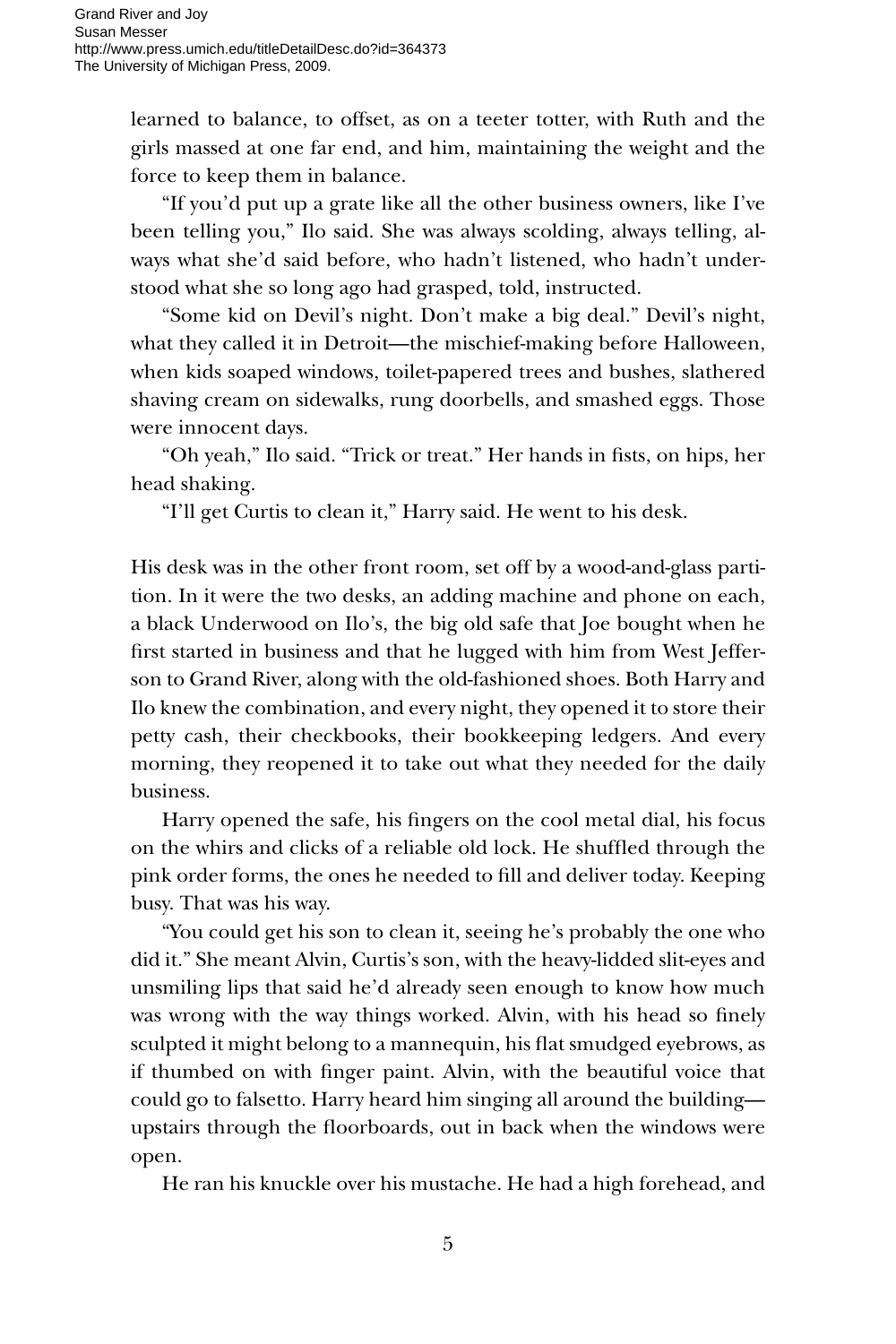significant, dark eyebrows, a roof over each dark eye, black wavy hair that made you think of Xavier Cugat, south of the border. "There's no way to know it was Alvin."

"No," she said. She fiddled with her window display—small gourds in oranges and greens, striped and mottled, with odd ridges and noselike protrusions, each distinctive, lying on a bed of brown oak leaves she'd collected from her yard, with *Honky Jew Boy* as their backdrop. "Could be one of his friends." She joined Harry in the office.

"You think someone would do that to the place they live?" He shuffled through the papers on his desk. "Now tell me why someone would do that to their home."

She made the sound in the throat, a sarcastic cough, that declares the question ridiculous, undeserving of an answer. She sat at her desk. "What are you? Anne Frank?"

Foot traffic picked up on the sidewalk. Buses pulled up at the stop near Levine's front door, letting people on, off. People changed places, all around the city, a big game of musical chairs. People passing on the bus looked at Harry's window, people getting off the bus saw it, too, carrying the questions and private thoughts away with them, into their own days, perhaps telling the story to someone else, what they'd seen, what it meant.

"Soaped windows, okay, they're an annoyance," Ilo said. "But they're in the range." She went back to the window. "*This,*" she said, "is not in the range." People at the bus stop, whose gazes were usually fixed down the street, as if the act of watching summoned the bus, stole glances at the defaced window. They emerged from the customary isolation to talk among themselves. Heads shaking, shoulders shrugging, embarrassed by what the words said, unsure how to respond, whether to be caught looking.

"If you won't do something," Ilo said, "I will. You have to show them."

"Show them what?" Harry asked. "Show who?"

"That you're not afraid."

"Who said I'm afraid?" Everywhere he went, from home to work to home, it was women, telling him what he felt, what he was, what he wasn't, what kind of mistakes he was making. "I told you I'll take care of it."

"What do you mean 'take care of it'?" It was a good question. Preserve? Coddle?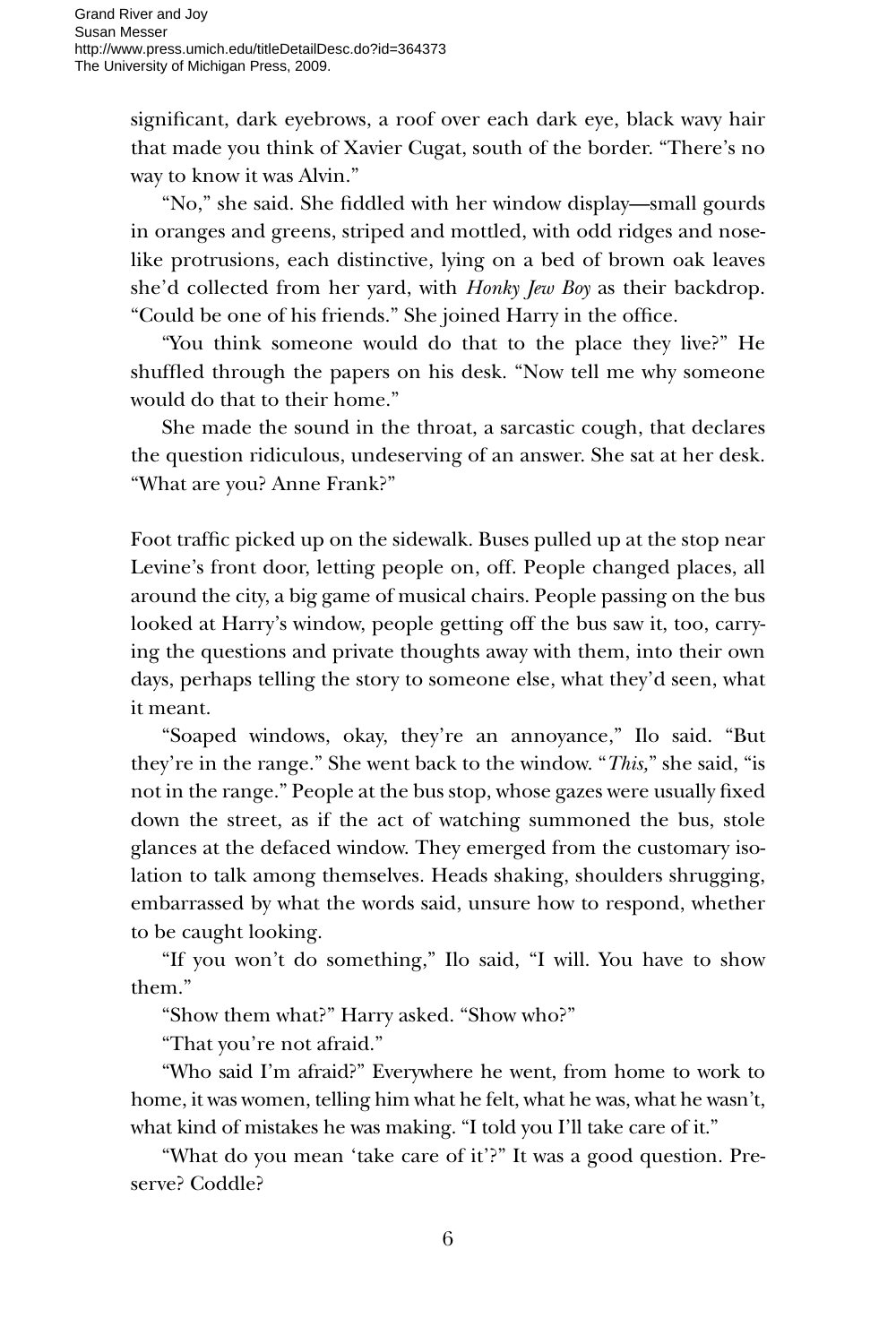"Clean it off," he said. They spoke to each other this way—clipped, devoid of commiseration, not wanting to feel. He pushed his chair back from the desk.

"You don't want to know who did it?" she asked.

"And once we know?"

"When we call the police, that's for them to decide."

He was on his way to the storage closet. His back was turned to her. "We're not calling the police."

"Oh, you." The gesture she threw after him, a silent, empty overhand pitch, was one of their mother's, imprinted early, meaning that an argument may have been lost but it wasn't over, that once again being overruled, censored, made powerless, left her wanting to fling something at the censor. "The cleaning stuff is in the storage closet," she called after him. "Or down in the basement." Curtis had used it last, when he washed the window the other day. She'd seen him working, making sure to catch every drip, checking for smudges both inside and out. She got up, as if she would follow Harry, to make sure he heard her, but the phone rang, a loud ring, echoing through the building.

"Hallo," she said, the accent on the first syllable, impatient, as if it were her hundredth of the morning. She pulled the order pad from the shelf, lifted a pencil from the gas-station jelly jar, settled into her chair and checked off boxes, filling numbers into columns. "Uh huh," she said. "Yup. Nope. Anything else?"

Oh, how she wanted to tell the customer what had happened, the window, the words, Harry's response versus hers, to tell on him, his dismissal of a weighty matter. But something stopped her. Loyalty. Obedience. Work ethic. "Twelve women's eights?" she said. "Navy or white?"

"Ilo," Harry yelled. He was in the storage closet. "Where's the bucket?" She didn't answer. He rifled, and finding nothing he wanted, backed out. And so, to the basement. There, Harry stored the extra shoe inventory. It was Curtis, mainly, who carried the shoe boxes down when a shipment came, sorting them by size, and arranging them on the shelves. The staircase was narrow, the steps uneven and worn, so balancing the stacks of eight or ten shoe boxes at a time, while watching one's footwork, was difficult, sweaty, and repetitive. Bringing them up again to restock the upstairs shelves was no picnic either. Still, Curtis did it without complaint, though Harry often apologized for it.

At the bottom of the stairs were two big inventory rooms, one on ei-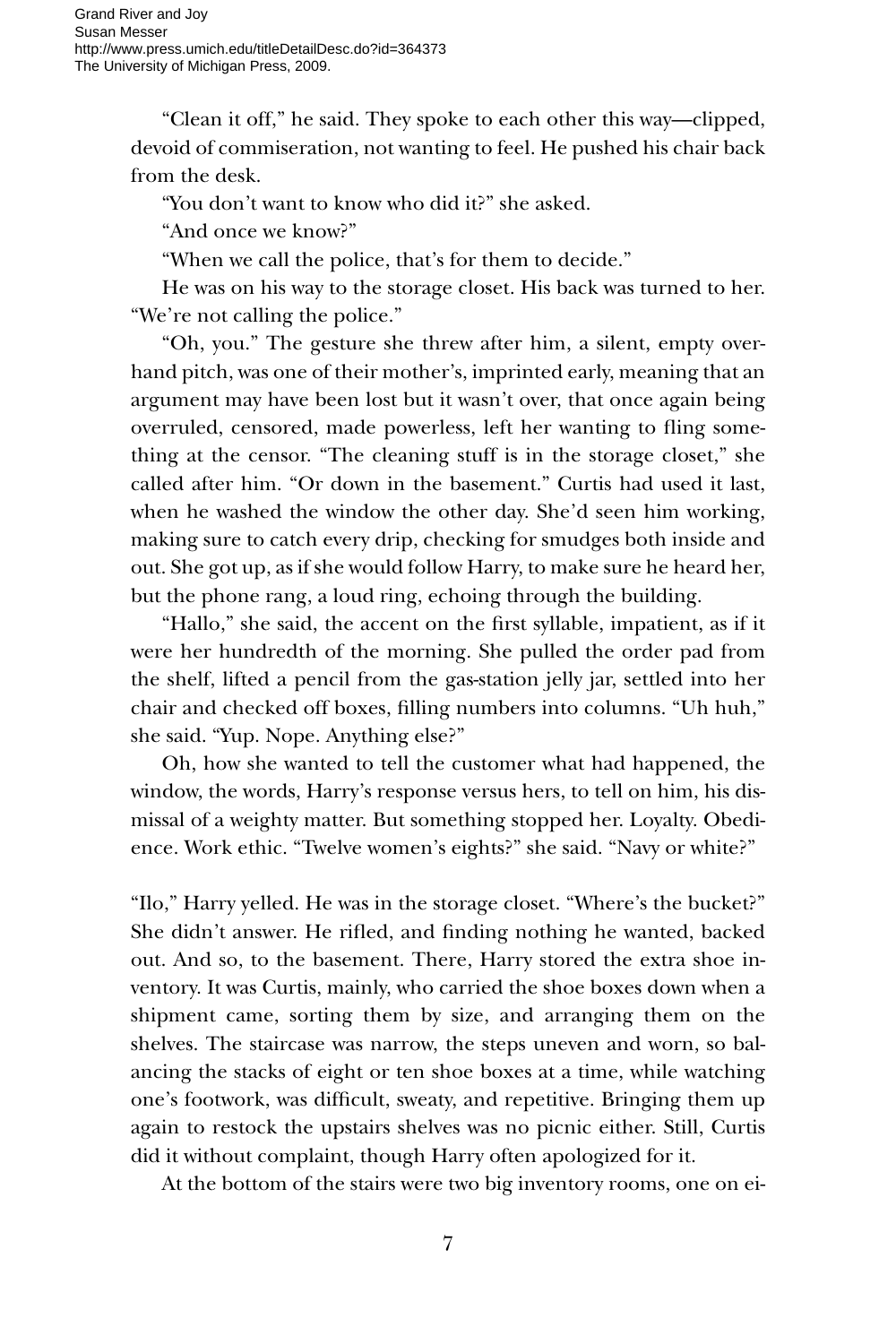ther side of the long hallway, and they were filled with long rows of high metal shelving, like the ones upstairs, and stacked with tan and white boxes, patiently waiting to be called to duty. Beyond those rooms was the furnace room, with the huge old boiler, its pipes reaching up and out through the basement ceiling.

Beyond the boiler were the rooms where he stored business records—some going back to the forties—and other mysterious detritus from the building on Jefferson that they had brought along but never looked at again. In those rooms, also, they stored the contents of Ruth's parents' house—moved here after both had died. Storage: the solution to the problem of not being able to part with something, but not being able to use it either. Upstairs, he could hear Ilo, the rollers of her chair on the wooden floor, the phone, her heels clicking as she moved from the desk to the file cabinet and back.

He pulled the light chains as he went deeper in, to one of the rooms behind the furnace, where Curtis perhaps had left the ladder and the buckets. As he moved from pull chain to pull chain, he felt like a chimpanzee, brachiating, as his Lena, the daughter studying anthropology, called it, and swatting away the cobwebs.

Light from bare bulbs revealed cartons stacked in corners, labeled with magic marker: Pesach dishes, linens, records 1950–1960, photos. And in the pile, a small dust-covered box, small enough for a bird you might find in the backyard. Harry's prototype. The baby shoes he had designed all those years ago.

And, beside it, cobwebby, was an item of high dispute among Ruth and her siblings: the pieces of Ruth's father's *sukkah*—the little house he constructed in the backyard every spring, where they ate their meals during the full-moon festival of Sukkos. None of the siblings put up a *sukkah* in their own yard, and as Harry had predicted, none ever would. So down it went, to the basement of J. Levine Wholesale Shoes—the bottomless repository of lost traditions and small, painful reminders.

He wound through the small windowless rooms, past the business and family history, and when he brachiated into the next room, pulling the chain on the next light bulb, he wasn't sure what he was seeing. He had to blink once, twice, like they did in cartoons. The room had been made into something, someone's notion of a clubhouse, or a living room. Carpet samples, a mix of colors and textures, were pieced together to cover the floor. Mismatched chairs were arranged in a ragged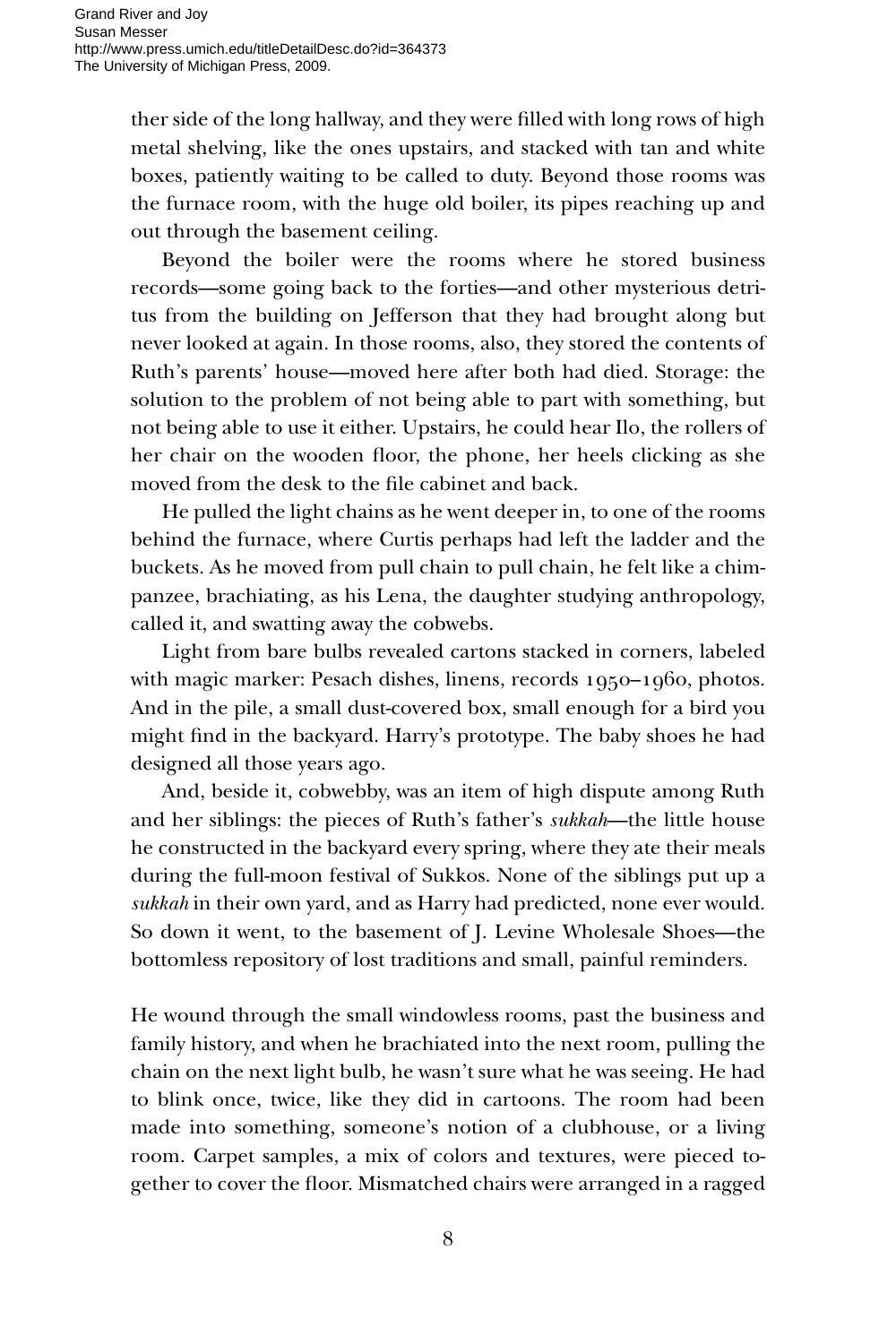circle. Two were of the narrow wooden folding variety one saw in shul basements. In fact, they probably were from a shul—Ruth's father's old chairs, that he had carried back and forth to the shul when the congregation needed extras, and that had ended up in Harry's basement when no one knew what else to do with them.

Also in the circle was a fifties-style stuffed armchair with no legs, a dingy plaid couch with worn arms that had an old brocade curtain thrown over it. The circle included three metal lawn chairs with broad shell-shaped backs. Ruth's parents' coffee table, covered with books and papers in neat piles. An end table, and a carved onyx lamp with a torn lampshade, also from Ruth's parents' house. Ashtrays, overflowing. Marijuana cigarettes, whole ones and parts, lay in and around the ashtrays. Harry recognized them from the pictures in *Time* and *Newsweek.*

Above, again, Ilo's movements, her spike heels drumming against the wooden floor on her way to the bathroom. He followed her footsteps through the building to the basement stairs, tap-tapping.

"Harry," she called. "What are you doing?"

What he didn't want was for her to come down. Because down here, there were even more discoveries: A small red record player, set into a leatherette box with a handle, like a suitcase. Albums. On the top one, five Negro men, made to look as friendly and safe as possible, all dressed alike, in bright blue suit jackets with skinny velveteen lapels, velveteen bowties, and black pocket handkerchiefs to match the lapels and bowties. Their shirts had French cuffs and gold cufflinks, and they all had amazing sculpted hair. The Temptations.

"I'll be up in a minute," he called. He heard her hesitate, then the spike-heel tapping, back to her desk and her work, the bookkeeping, the columns of numbers entered in the little boxes on the ledger sheets. On the wall above her desk was the index card with the emergency phone numbers—police, fire department. It had been her idea, to hang one there, and one on the wall next to Harry's desk too.

On the basement floor, beside the couch, was a powder-blue phone—one of those new princess phones, the kind Joanna had begged for. As if talking into a phone like this one with its sleek lines would somehow make life different or better—more princess-like. The peculiar thing about this phone was that Curtis and Alvin didn't have phone service.

So what was this princess phone doing here? He bent, picked it up,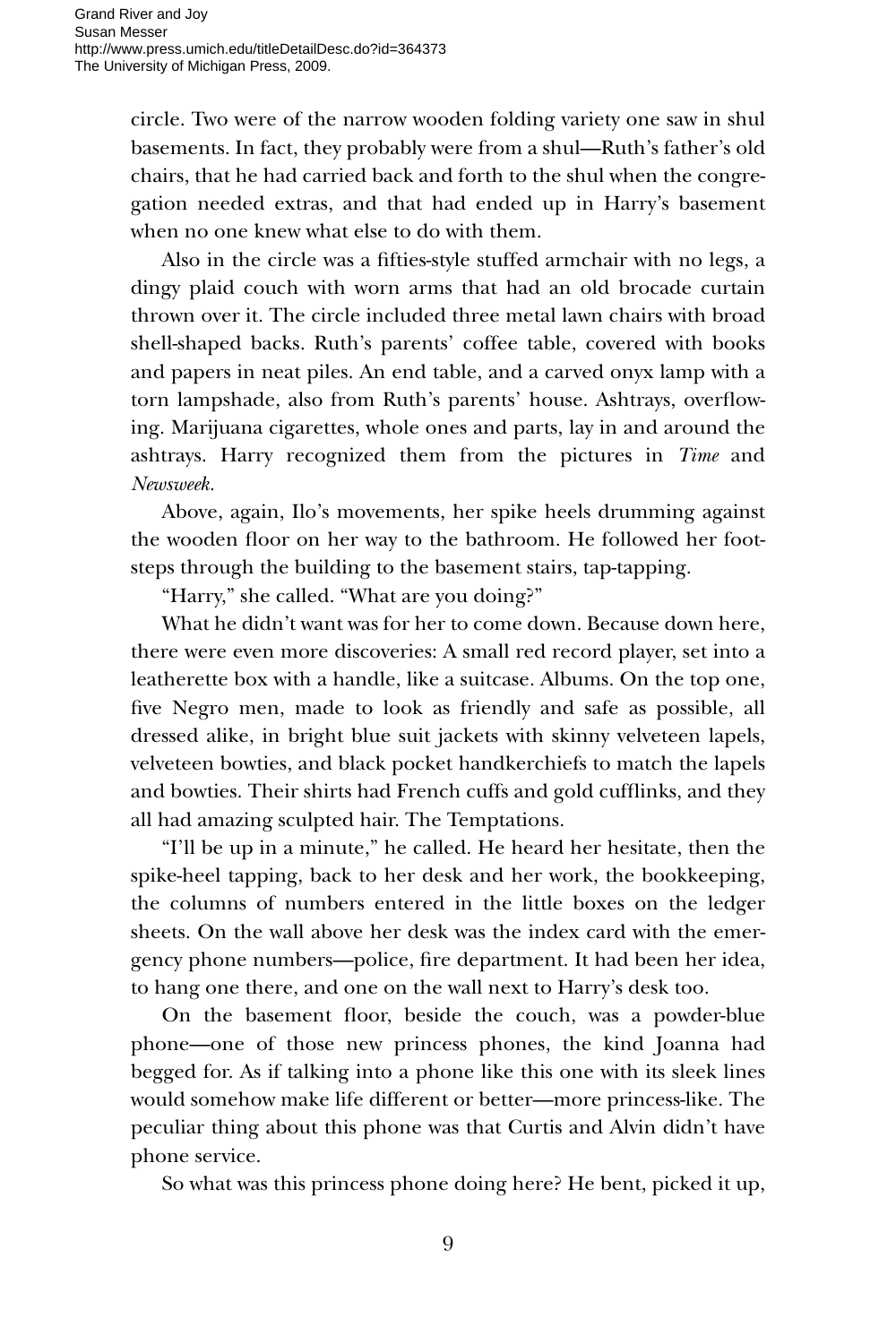heard the dial tone, the sign of life and connection, and put it down. "How the heck . . . ?" He followed the tangle of multicolored wires, reaching out to touch here and there, as if to assure himself they were real. At the end, on the far side of the room, the main wire hooked in with Harry's own phone box in a jumble that despite its wild appearance had generated a dial tone.

He returned to the coffee table, covered with books and papers. He sat. He perused. *The Autobiography of Malcolm X.* Harry, of course, knew the man's history, a self-educated man, a former thug, who'd become a leader, lived in Detroit at one time, then was assassinated, just last year. He'd seen the pictures in the paper, the stern eyes, the close-cropped hair, the black-topped glasses, always dressed in a suit and tie (but not the cheerful blue kind of the Temptations). Always the pointing finger, saying whatever he liked—that Kennedy's assassination was the chickens coming home to roost, that revolution was what the Negro needed, that revolution was always violent, and that locking arms and singing "We Shall Overcome" was no kind of revolution. Harry wouldn't go so far as to say, or even to think, he was glad Malcolm X had been assassinated, but the man had scared him.

On the coffee table that used to belong to his in-laws, where in the old days in their living room he'd find a bowl of walnuts and almonds with the old brass nutcracker, copies of the *Detroit Jewish News,* and a framed photo of some relative lost in the old country, he now found a clipping from the *South End,* Wayne State University's newspaper. The headline was "White Privilege and the Horatio Alger Myth," by John Watson. Lena was a student at Wayne State, and she often quoted the *South End,* as the paper had grown more radical, a good thing in her estimation. "It is nonsense," Watson had written and someone had underlined, "to say that anyone could pull himself up with hard work. Whites come into the world with a full array of resources and privileges—many of them flowing from the washed-out color of their skin, their built-in bootstraps."

"Harry." It was her again. Partway down the stairs now. "Don't leave me to handle this myself."

He tossed the *South End* on the couch and wound his way through the rooms to the staircase. He could see her on the third step from the top, first only the shoes, pumps, nice ones, then as he got closer, the thick ankles, the legs, the hem of the skirt, then all of her, bending over,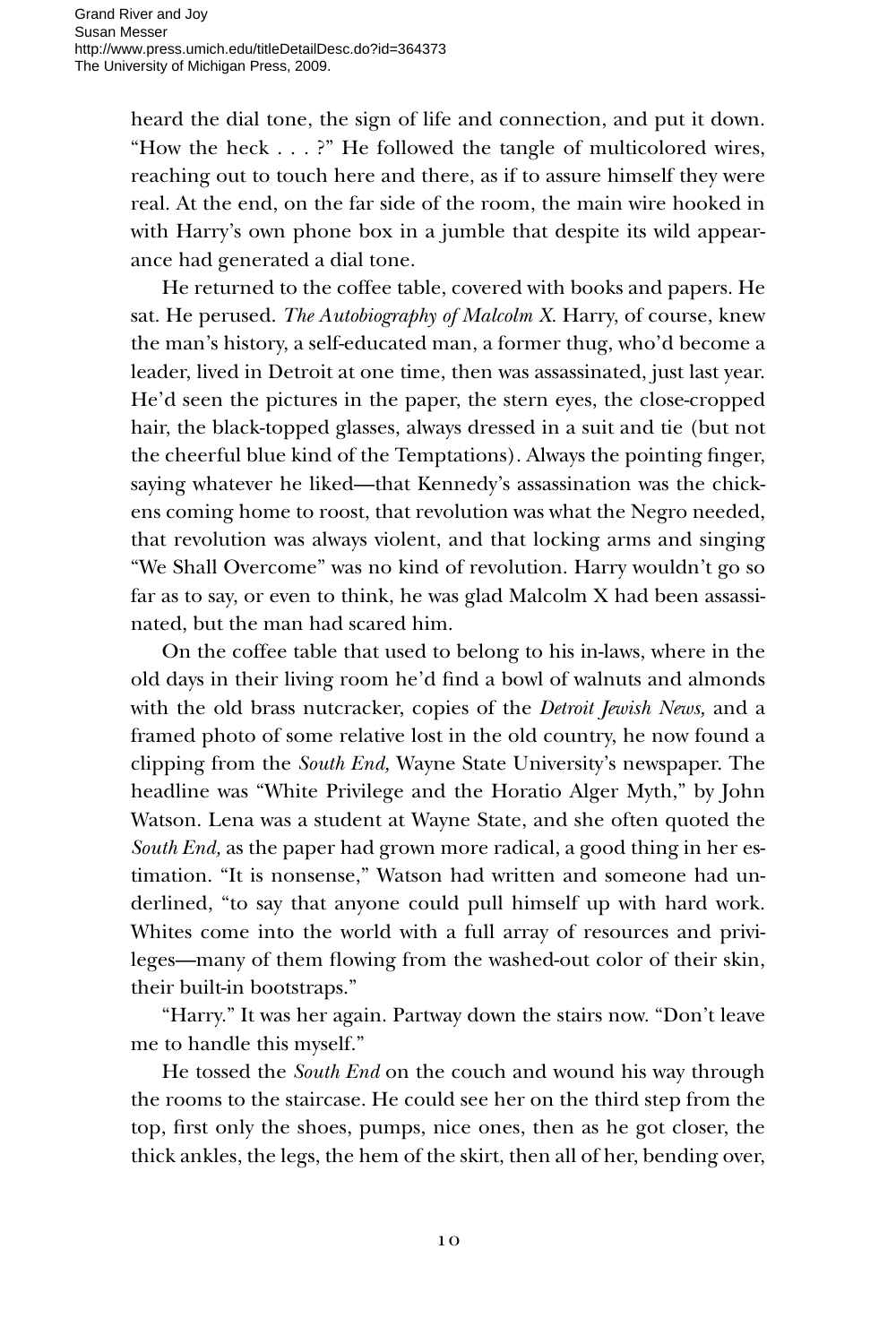holding onto the banister and looking sour. "I'll be right up," he said. "I'm looking." He was certainly doing that.

"I don't like being up here by myself," she said.

"You've been up there plenty of times by yourself."

"You know what I mean."

"Okay. I'm getting the stuff. I'll be right there." And he stood, watching until she backed up the stairs, and until he heard her returning to her desk.

Back in the room—Alvin's lounge was how he already thought of it—on the coffee table was a narrow pamphlet with big hand-lettered words. "Black Panther Party Platform: What We Want; What We Believe." *What we want,* Harry thought. He unfolded it. He rarely let himself want anything. Yet here was a whole numbered list.

1. *We want freedom. We want power to determine the destiny of our Black Community.* We believe that black people will not be free until we are able to determine our destiny.

2. *We want full employment for our people.* We believe that the federal government is responsible and obligated to give every man employment or a guaranteed income. We believe that if the white American businessmen will not give full employment, then the means of production should be taken from the businessmen and placed in the community so that the people of the community can organize and employ all of its people and give a high standard of living.

He folded the pamphlet and put it in his pocket. This was something he'd have to read later. He picked up another clipping. This one by Stokely Carmichael, another angry Negro, or black, as some of them now wanted to be called. Carmichael had been in Detroit recently, speaking downtown, at Cobo Hall. A sentence underlined in blue ink: It was for example the exploitation of Jewish landlords and merchants which first *created black resentment toward Jews.* This was Alvin's place, and these were his things, and this was what he read.

Stan, one of the other Grand River business owners, referred to Carmichael as that colored terror-monger. "You know what he said to his people that day at Cobo?" Stan reported to Harry. "'Don't let them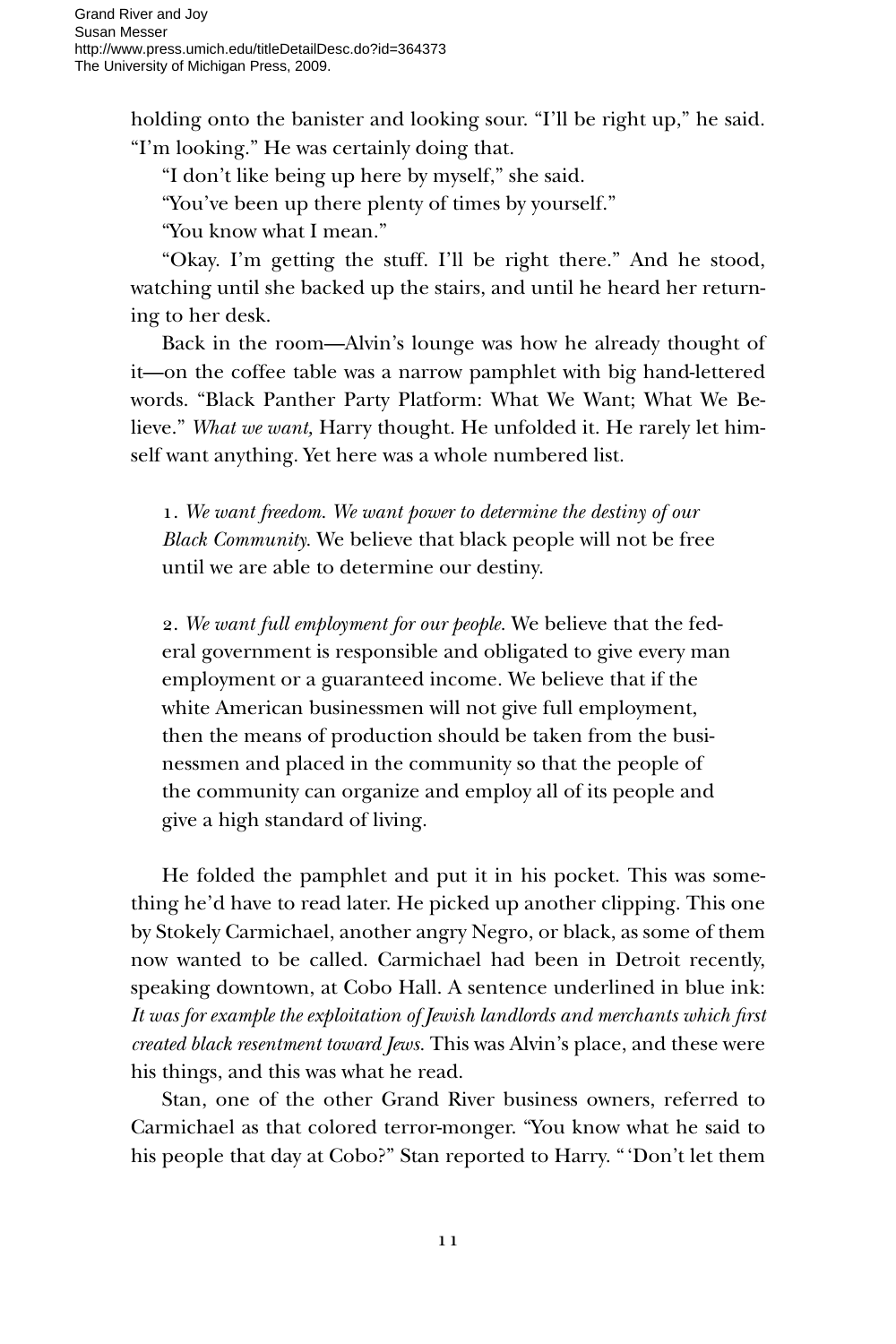send you off to Vietnam to fight and kill. Stay here and do it.'" Stan loved to quote that line, his face flaming up. "Stay here and do it," Stan said. "What grown man talks like that?" Stan and four other men were trying to form a Grand River business association to demand more police patrols along their stretch, and more police attention to the young people—a number of whom lived in apartments upstairs from their stores.

*Stay here and do it.* Harry didn't approve of those words, but an alliance with the other businessmen was not "his thing," an expression his daughters used—for example, when they said it was not "their thing" to help him clean up after Sappho in the yard. When one of these men called or stopped by, Harry always said he was too busy. He preferred to work, not kvetch about hard times, about potential dangers. He was sure they talked to Ilo when he was out, and she probably loved it. Some people loved to be scared.

"Harry," Ilo called again. He hadn't even noticed that the tap, tap, tap of her heels above him had returned. "What is going on down there?" Good question, he thought.

He walked through the maze of rooms, carrying the Carmichael piece with him. "I said I'll be there in a minute."

"It's already been a minute," she said.

"Let me be, Ilo. I'm almost done." He didn't hear it, but he could picture it—the arm fling, the huff of annoyance.

Harry returned to the lounge. Curtis and Alvin had access to the basement through the front of the building. It wasn't that. Not that he'd broken and entered. Nothing like that.

He picked up all the marijuana cigarettes from the ashtrays—the wholes and the halves and the quarters and the tiny ends, which left smudges on his fingers when they crumbled. He folded the Carmichael article, to make it into a small packet for the marijuana cigarettes, and he put the whole thing in his pocket beside the Black Panther wants and beliefs.

He left the room, pulling the light chains as he went, passing through the furnace room. He went into one of his inventory rooms, and walked up and down every aisle, looking at the stacks of boxes, all the sizes—men's work boots, police oxfords, baby shoes. He walked across the hall to the other inventory room, and there he did the same, walking up and down every aisle, looking up, at the boxes stacked almost to the ceiling, and down, the lowest shelf inches off the floor. He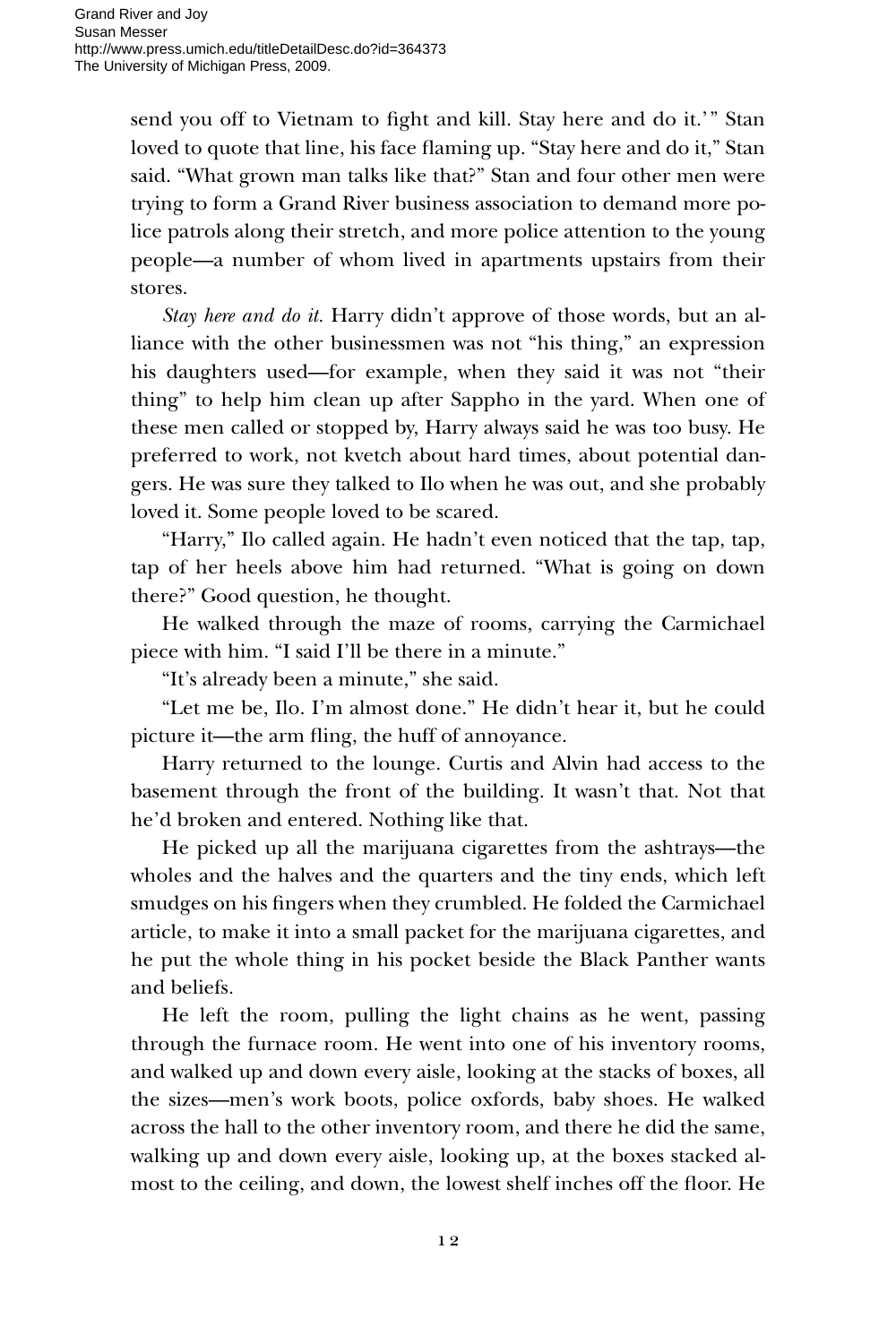walked out into the hall, and just about to climb the stairs, he saw the stepladder, leaned against the wall, and on the wooden shelves beside the steps, the buckets and sponges and squeegee and scraping tool, rags and paper towels—all arranged carefully where Curtis had left them. He looked at his watch. He'd only been down here fifteen, twenty minutes. What was she complaining about?

He gathered what he needed, hung the stepladder over his shoulder, and climbed the stairs, ladder digging into his shoulder, pail knocking against his leg and then against the brick wall, keeping time like a metronome.

When he came rattling and banging into the front office, two policemen stood with Ilo on the sidewalk, one on either side of her, looking at the window, their car parked behind them, at the bus stop. One officer had a notepad, and he wrote, as Ilo looked over his shoulder, pointed to the page, likely instructing on her name, in the way she always did: Ilo, which rhymes with high-low, and Levine, which rhymes with the queen. As if the police cared about getting her name right.

Harry put down his bucket, removed the ladder from his shoulder, and leaned it against the wall, moving slowly, showing the police that not every Levine was so excitable. Halfway to the door, the phone rang, and he decided to get it, stall for time, for thoughts. He tried to imagine the headline in tonight's paper, some clever word trick that wove in the themes of anti-Semitic slurs, Halloween devilry, and the shady slumlord with the den of iniquity in his basement and the stash in his pocket.

On the phone, it was Al from Keene Shoes, and the mindless exchange began, the preliminaries, the how's business, how's the family, Harry looking at the neat papers on Ilo's desk, an order ready to be filled, for Jarousek's on the east side.

"Al," Harry said. "I'll get my sister to take your order. Just a minute." A minute here, a minute there; soon it would add up to a whole day.

Out on the sidewalk, weighing in with Ilo and the police were Bernie Segal from Formica City, the furniture store across the street, and Stan Fink, from Fink Hardware, two buildings down, who so loved to quote Stokely Carmichael. *Stay here and do it.*

"You, of all people?" Bernie said when Harry came out. "To get this treatment?" Ilo reluctantly went in to get the phone when Harry asked her.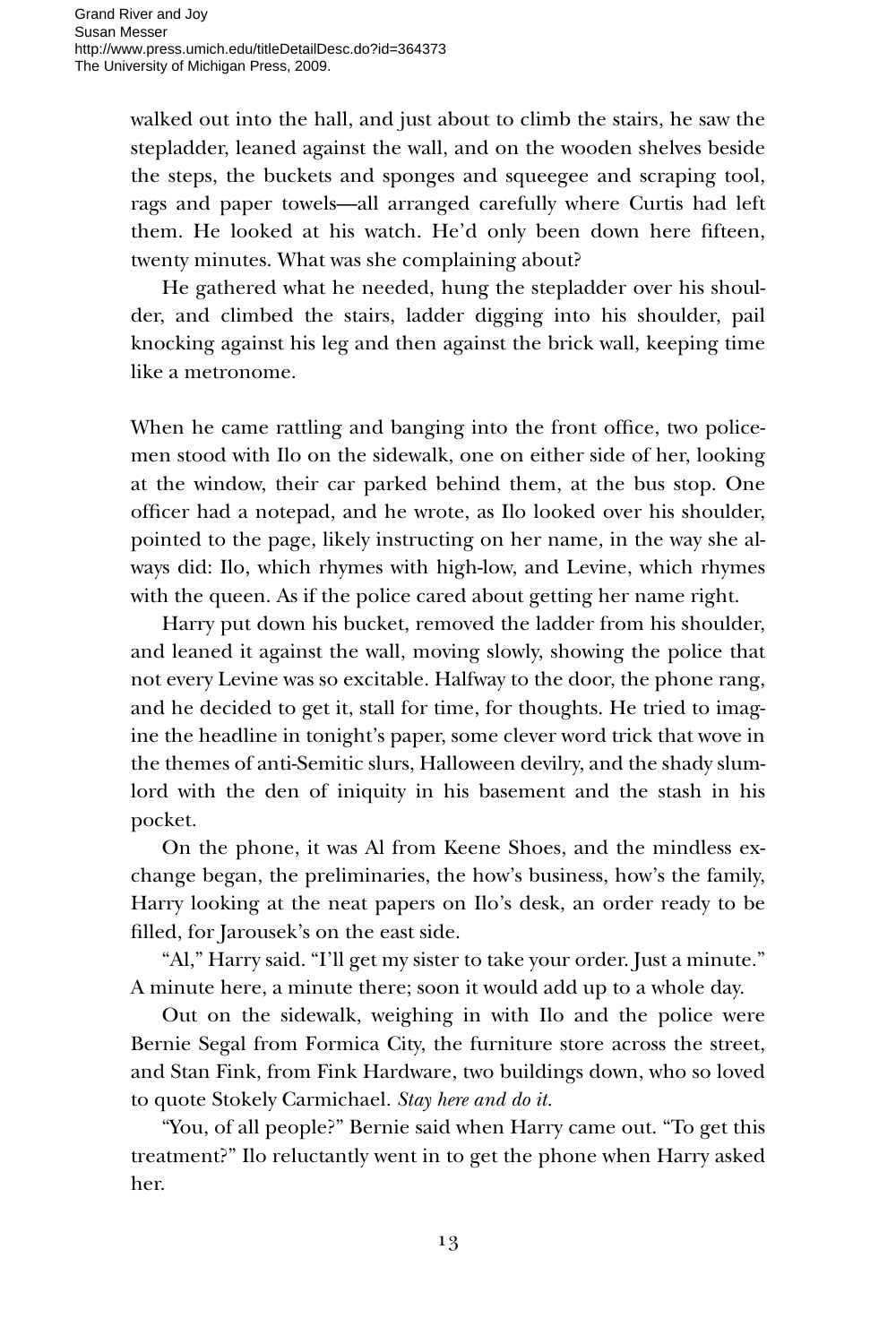Bernie. He was Jewish skinny—meaning he'd learned early how to break a woman's heart, starting with his mother, as she sat long into the night, pleading for him to take one more bite. Bernie wore a big thick mustache, well groomed, a handsome specimen, like a thatched roof compared with Harry's thin dark fringe. "We go back," Bernie said to the police. He did a back-and-forth gesture between himself and Harry.

It was true. They did go back, back to the old neighborhood—Linwood near Dexter and Davison—where Bernie had been a regular at Ruth's house, a friend of her younger brother Irv.

"Yeah," Harry said. "We go back." Which didn't mean Harry loved him, or even liked him. He hated the man's crude language and humor, the sex jokes. Someday, when Bernie was old and frail, or when he predeceased Harry and could no longer flirt with Ruth, the history would likely hit Harry in one big wet eye rush, but not right now, not with the actual physical person to contend with.

"What are we going to do about this, fellows?" Bernie asked the police, as if he'd been called in on special assignment.

Two ladies waited at the bus stop, and a third joined them. Harry nodded to the thin woman with the shopping bag, Mrs. Johnston, who had been his tenant before Curtis and Alvin. She nodded back, with the short, businesslike nod of a person whose main objective is to carry on unimpeded with her daily routine, but who recognizes that this congregation on the sidewalk could potentially derail it, and thus is struggling with conflicting feelings of concern, fear, and simple curiosity.

"It's not like we haven't asked for extra help," Stan told the police. His voice suggested a heavy, consistent infusion of cigarette smoke. "Oral," Ruth called him. A nail biter. "Licking his wounds," Ruth said of him, as she said of all nail biters. "What is this?" he asked, addressing the police officers. "Munich? We're supposed to put up with this?"

"Look," Harry said. "Why don't you let me talk to the officers?"

The bus pulled up behind the police car and rescued Mrs. Johnston and the other women. Harry could see them watching as the bus took them off, to their lives in other parts of the city, while he remained, sadly, behind, feeling as if he'd been up all night digging a trench or fighting a fire, something he had fortunately never had to do.

"Mr. Levine," the bigger officer said. His name was Pawlikowski, and he was the kind of big that was marginally contained within his clothes the buttons, the belt, the laces on the shoes, all doing hero's work. He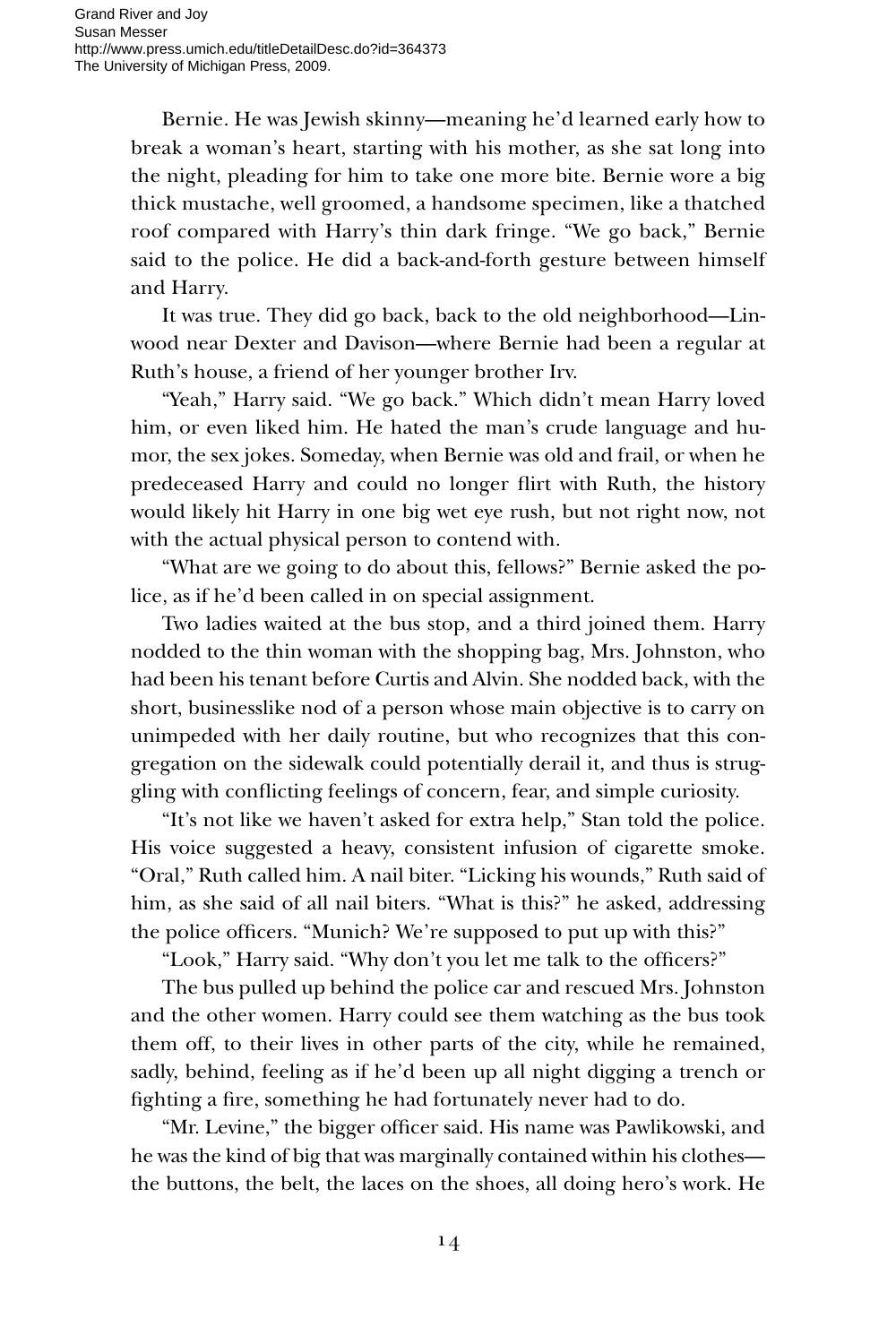had a pasty complexion, pitted with acne remnants or chicken pox. Officer Pawlikowski stifled a burp, as big men sometimes do.

By comparison, his partner, named Dunn, was small, with eyes that pointed in two directions at once, making Harry wonder where he was looking, what he was seeing: Harry's face, the words on the front window, or something beyond what others could see? Harry slid his hands into his pockets, and for a moment he was surprised to find something beyond change and a handkerchief. He almost pulled the something out to see what it was.

Traffic slowed and clogged at the sight of the human drama whose meaning passersby could only guess—the police, the white men, the writing on the store window. *Gapers' block* they called it years later—the delay caused by people straining to know.

"Your sister's pretty upset about this," Pawlikowski said. "She flagged us down. Ran into traffic waving her arms . . . You would have thought it was a . . . You know."

"Yeah," Harry said. "I know." Harry understood that the order, or veneer of order, that prevailed around here depended, in part, on the police presence, the gun holster at the hip, the roaming squad car. But in a city like Detroit, created in large part by the vision of that rotten Henry Ford, anti-Semitism was practically official policy. Whatever Harry might be a victim of would likely be seen as something he had coming to him.

Harry read it this way: The police were inviting him to view the situation man to man, to join together in giving the hysterical woman the brush-off. Together, they could concoct a scenario that would be quickly concluded: a joke between men on the street. A beautiful fall day. Halloween mischief. An ugly sign on the window, to be sure. But one that could be washed off. It was only soap. Itself a cleansing product.

"She says she wants us to talk to the tenant," Officer P. said.

"You know women," Harry replied. He motioned in a general way toward the place where she sat at her desk. They could see her in there, phone to ear.

Bernie and Stan stood a few feet off, smoking. Bernie scratched at the soapy *w* on the window with the cover of his matchbook.

"You disagree, then? About talking to the tenant?" Officer Pawlikowksi looked like a man whose feet were tired, even this early in the morning, still swollen from the day before, throbbing inside his police oxfords, which Harry noted as Bates, Goodyear welt construction. He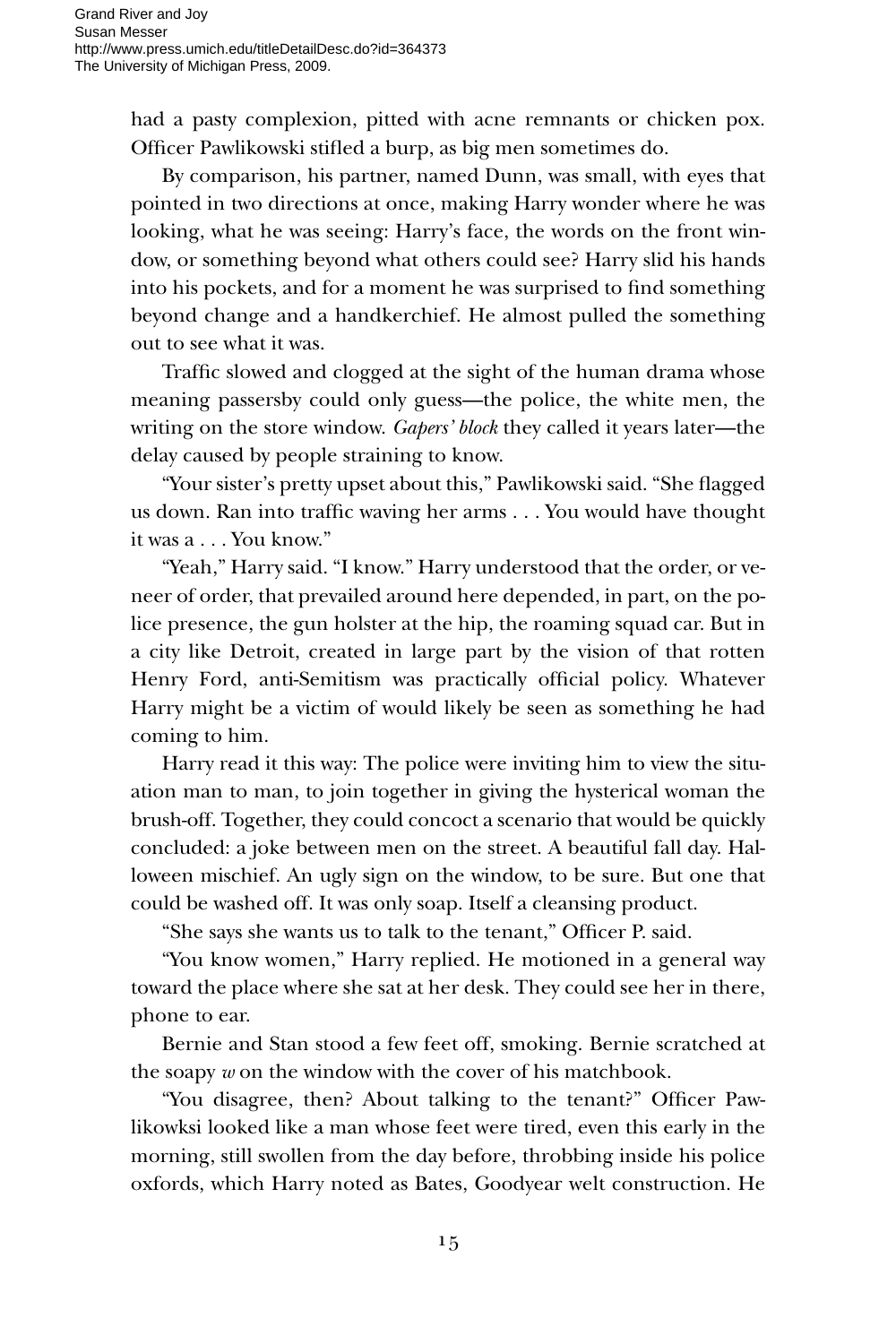looked like he'd probably snuck a kielbasa for breakfast—against doctor's orders—and it was getting back at him now.

"She mentioned he has a kid," said Dunn. "A teenager." Of the two officers, he was the friskier, possibly the more dangerous. Harry looked at him. A pipsqueak with the confusing eyes, not all that much past teenager himself. This string of words they were using with each other, "women," "tenant," "teenager," was getting to Harry—as if one word was all you needed to know, as if it telegraphed everything, funneled whole populations down to a label, like the label on the window, like the *y* in *boy* with its narrow throat in which a whole huge history of meanings and individual variations could disappear. Women: foolish. Tenants: losers. Teenagers: delinquents.

"He's a youngster," Harry said. "That's all. A good kid." He kept his hands in his pockets. He was anxious for the police to leave, anxious for this incident to fade into a little nothing. Let the police completely forget it after they left. Maybe tell it as an amusing story to their wives when they got home, between the visits of the trick-or-treat kids. Or after the Dunn and Pawlikowski kids were in bed, as the parents rifled through the treats the kids left on the living room floor. This business could become an anecdote. A "those people" kind of story, where the "those people" could refer to Harry, to Alvin and his friends, to Curtis, to the whole neighborhood. It could be anyone but them. "Look," Harry said, "you can understand why my sister's upset. Just think, if it was your building. Your people. Polish, Irish. You know what it's like. Your people have been through it."

Bernie and Stan exchanged looks, checked watches, cleared throats, tossed cigarettes, toed them into the sidewalk. "Harry," Bernie said. "What are you, crazy?"

The police ignored the comment. "You're saying you've never had trouble with the boy?" Pawlikowski asked.

"Never," Harry said. "Alvin keeps to himself. He works for me sometimes. His father's a good man, too. He keeps a close eye."

Cars slowed and honked as they passed. A VW bus painted in dayglo colors slowed. It had the three-leafed marijuana symbol decaled on its side, and a man with bushy dark hair and a beard stuck his head and shoulders out the window. "Pigs," he screamed. The police barely looked.

"Harry," Bernie said. "You're going to let him get away with this?"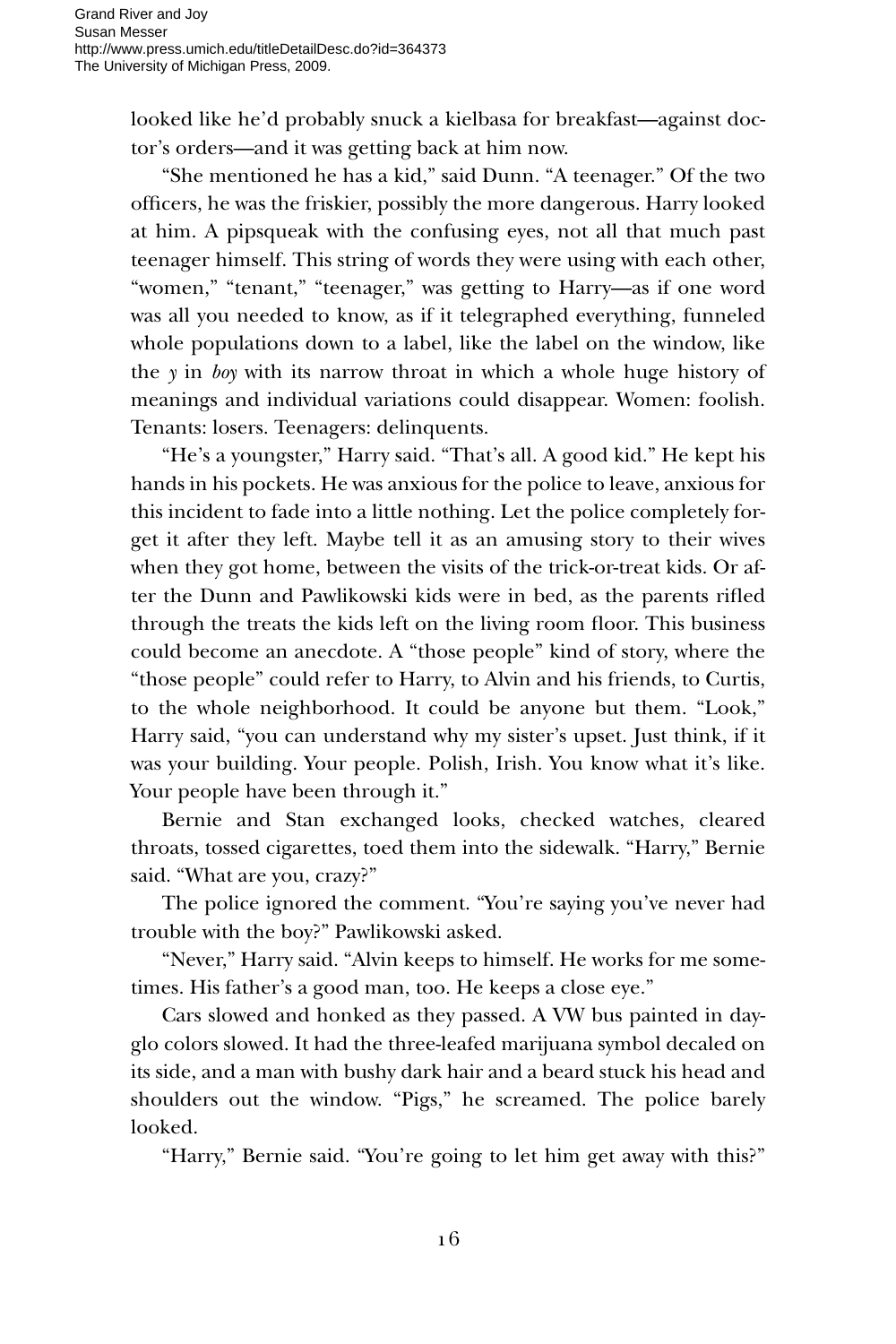He rattled the coins in his pocket. Restless. Ready to get back to work if this scene was going nowhere.

Harry found the coin-rattling crude—advertising what you've got, weighing it. "Get away with what?"

As if beckoned by the fates, three teenaged boys rounded the corner, Alvin among them. The three friends were together often, out on the sidewalk in front of the building, or sitting on the wooden fire escape in the back, long legs hanging over railings, singing harmonies.

Bernie and Stan would stay for this. They'd complained to Harry about how these boys gathered with others, on the sidewalks, in front of stores, got rowdy, making it hard for people to pass. The business owners said it discouraged foot traffic, customers. But this was not a concern for Harry, tucked away behind his locked doors; a wholesaler didn't care about foot traffic.

Harry had met these friends, Wendell and Otis, Alvin's sidekicks, his back-up singers, who lived in the two-family flats on the nearby side streets. None of them looked to Harry like the Black Power types, with their numbered wants and beliefs, who wore their leather jackets and berets, dressed to kill. These three looked more like the Motown types, velveteen-lapelled and ready to croon their way into the stage lights.

These boys had hair pressed into small, tight waves, a conservative style in an era when hair broadcast far more radical messages. And they were dressed smartly: high-waisted pants, one pair in maroon, one in teal, one in black, all with a rayon sheen. Wendell, with the lightest skin of the three, wore a thin tie with a crisp white high-collared shirt; the other two wore sweaters.

As the boys came up the street, their arms swung, smooth and loose, a book, a notebook, resting in cupped hands. But they slowed, lowered their eyes, straightened their shoulders, as they approached Harry's group, conversation caught in mid-sentence.

"Alvin," Harry said by way of good morning. Alvin looked up briefly when Harry spoke to him. In his pocket, Harry touched the paper packet. Bernie, too, had his hands in his pockets, jingling his coins, his own stash.

"Alvin Evans?" Officer Pawlikowski said.

"Yes, sir," Alvin said. Still looking down, the looseness gone.

"Where you and your friends headed, Alvin?" the big officer asked.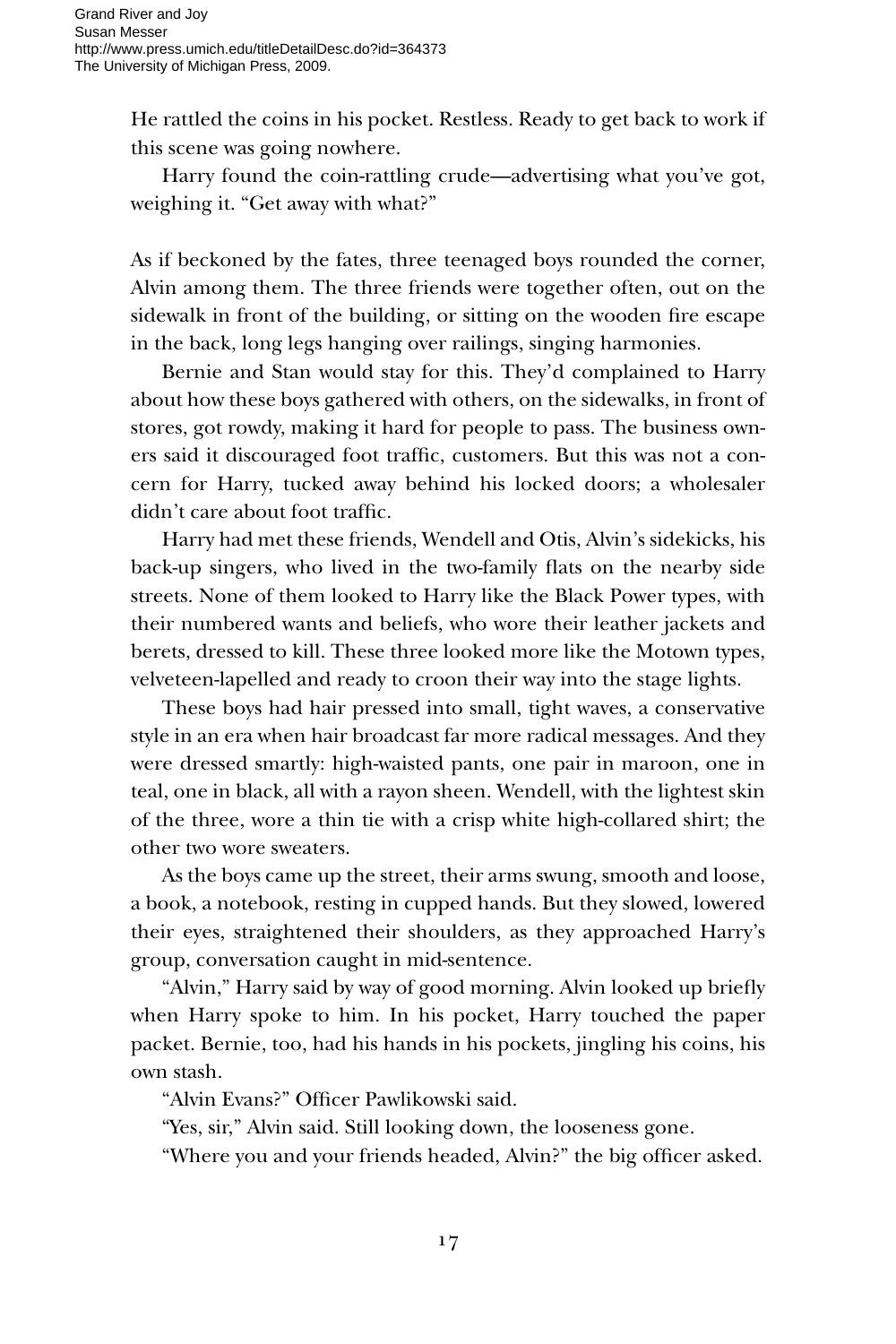"School," Alvin said. But he said it quietly, and the word might have been lost in the sounds of the cars passing. It might have bounced off the brick buildings, the pavement, and been muffled by the roar of the bus stopped behind the police car, as its driver prepared to pull out into traffic.

Alvin kept his eyes down, on his black, polished pointed-toe shoes, which, Harry noted, were not the ones he had given Alvin in September, offering them as back-to-school shoes, giving them to Curtis one day while they worked, a quick handover, trying to minimize embarrassment, saying, "Take these for Alvin. He could probably use a new pair."

Over the three or four years that Curtis and Alvin had lived upstairs, Harry had given them shoes each season—tennis shoes in spring and summer, work boots in winter, black leather oxfords with rubber soles in fall. Joanna said that only a spaz wore that style. Harry had never seen Alvin wear any of the shoes he had given.

The officer wanted Alvin to speak up, to look him in the eye, so he asked again where they were going, even though he knew what the answer had been.

"He said he's going to school," Harry answered.

"The boy can speak for himself," Pawlikowski said. He looked at his watch, making a show of it, as if telling time were a very, very complex matter, as if the calculation were a demanding one. "Didn't school start about a half-hour ago?"

"Help my dad out with some things first," Alvin said. His friends watched, as did Harry's fellow business owners—a symmetry of three and three.

The big officer turned to Harry. "That would be Curtis?" Pawlikowski asked. "The tenant your sister told us about?" By now, Ilo had finished her phone order. She stood in the door frame, watching. By now, another small group of people had gathered, too, waiting for the next bus to come. It was like this—wave after wave of people, gathering, waiting, moving along, off somewhere, into the city. One woman at the bus stop had a small child by the hand, and the child wore a cowboy costume, a little hat, a neckerchief, boots, and at his waist, a small holster and shiny gun. The first and only sign of Halloween in the neighborhood. The little boy turned to watch the events in front of Harry's store, but his mother turned him away, to look with her at the traffic on Grand River.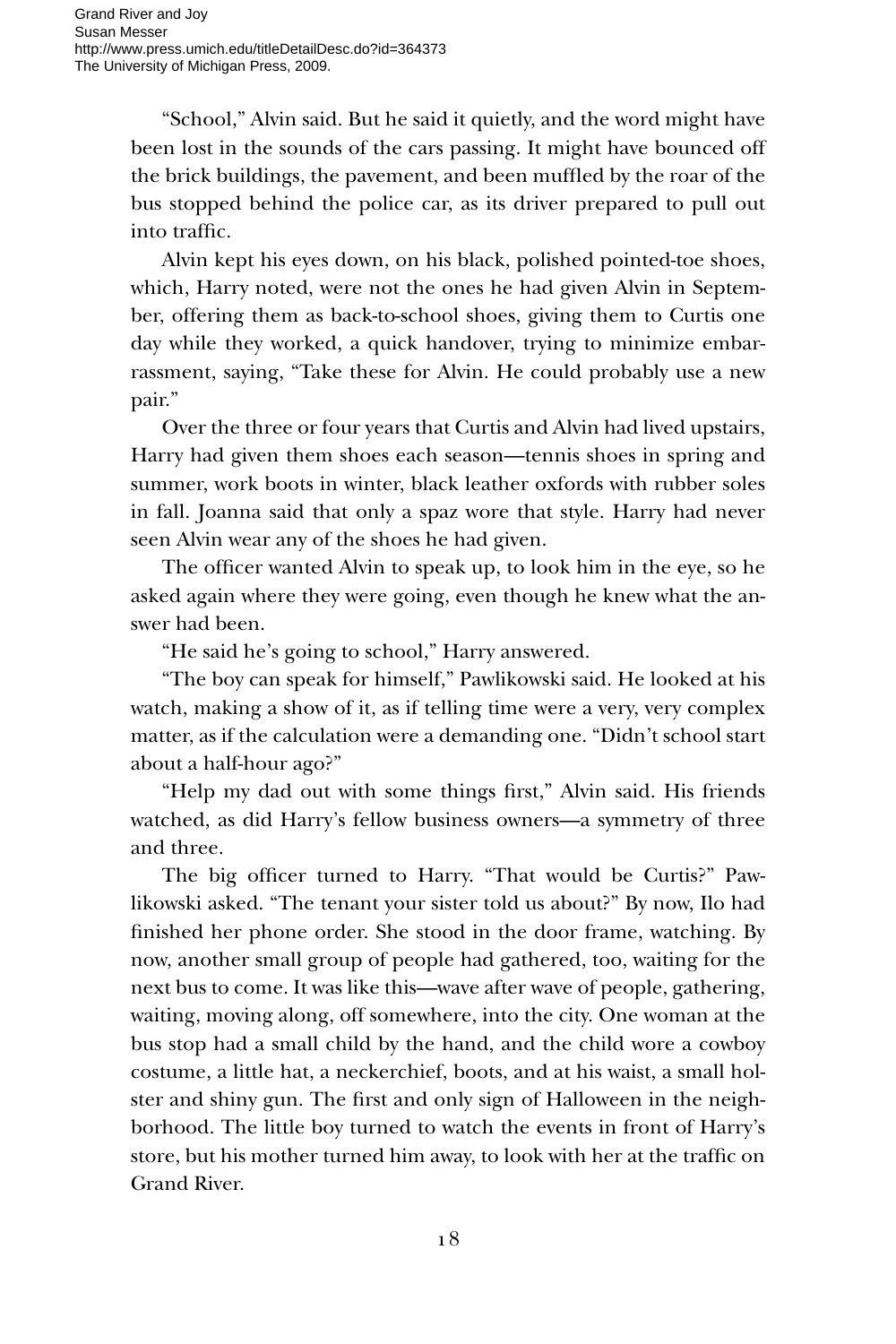"Curtis is my tenant," Harry said. "He and his son were helping me this morning, unpack a load of shoes." Alvin looked at Harry, as did Ilo.

"I thought your sister said you just got in," the officer said. "That you found this . . . defaced window a short time ago."

Ilo began to speak, but Harry cut in. "Yeah," Harry said. "An hour or so."

It didn't have to happen this way, but the statement was suspiciously meaningless, the clock was ticking, and Dunn lost patience—the standing around, the need to show something, to accomplish something.

"Okay, boys," he said to Alvin and his friends, "turn and put your hands above your head, on the wall." The small cowboy at the bus stop pulled his hand free from his mother's and turned to see who had stolen his lines, whether his Halloween dream of the Wild West had come true.

The look on the faces of Alvin and his friends bore the same blank incredulity that Harry's face had when he first found the three soapy words on his front window. The look of someone for whom the thus-farnarrowly-avoided and the present-time-reality have narrowed down to one.

The three friends put their books on the ground, splaying their hands against the wall. "That's right," Dunn said.

He started with Alvin, patting him under the arms of his cream and tan sweater, then down his sides, down his legs to his ankles. Dunn looked nervous—imagine, him, the nervous one—reaching in, as if trying to move a sprinkler without getting hit by the spray. He frisked the other two in the same jumpy way while everyone watched: the little cowboy, his mother (who had momentarily forgotten to shelter her young son), Stan, Bernie, Ilo. People in buildings across the street; people no one could even see.

"Officer," Harry said. "Leave the boys alone." A bus pulled off, picking up the small cowboy, who departed with his face pressed against the window. "What do you think you're going to find? A bar of soap?"

Dunn looked at him, but he kept his hands where they were, on Otis's sides, on his bright blue sweater.

"I said leave the boys alone." Harry stepped closer. Even he was taller than Officer Dunn. "I've worked here a long time. I know these people. Let's not make it into a bigger deal than it needs to be."

The officers looked at each other, Dunn still leaning over Otis, his hands still on his body, not used to being told to stop what he was do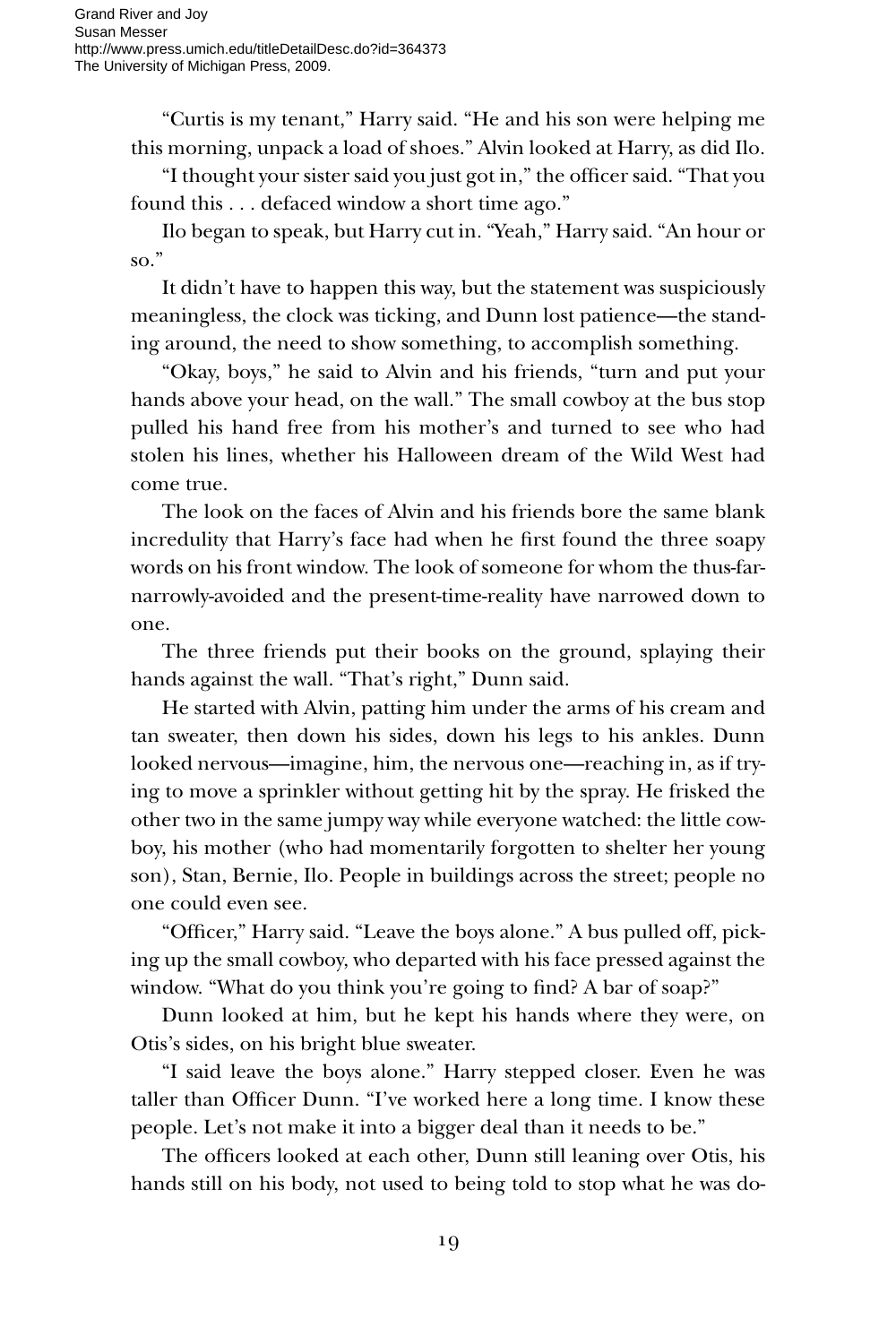ing. The power to make others do what he said was one of the few benefits of risking his life daily, of being called pig because he did what he'd been hired to do.

Harry was the first to see Curtis. He stood at a distance, near the narrow door that opened onto the steep staircase that led to his apartment. He was a big man, with smooth dark skin, Maxwell House–coffee dark. But unlike Pawlikowski, Curtis had learned to scale himself back, to become the kind of person thought of as a "decent Negro." His eyeglasses helped, the way they teetered on the bridge of his nose, as did the navy blue workman pants and the clean white T-shirt, the clean handkerchief in his T-shirt pocket. Mostly, it was his downcast eyes, as if he'd gotten used to holding back his thoughts. Bernie and Stan knew him, felt comfortable enough with him to ask him over to do odd jobs sometimes. "My son causing trouble?" he asked. He saw the writing on Harry's window. "Did you write that?" he asked Alvin.

"No, sir," Alvin answered.

"And your friends?" Curtis asked.

"No, sir," Wendell and Otis answered.

"It's a misunderstanding," Harry said. Ilo shook her head and went back into the building. "Like I said before, I'm not too worried about the window. I'll wash it off. We've all got things to do. How about we call it a Halloween prank and be done with it?"

The cars streamed in both directions. Dunn dropped his hands and straightened, stepped back. The traffic lights at Joy Road cycled red, yellow, green, red. Mrs. Johnston by now might have arrived at the school lunchroom where she worked and put on her apron. The little cowboy would soon be inching through his school day, thinking mostly of the magical evening ahead. Ruth would be shopping for Halloween candy on the two-for-one table, then rushing off to a meeting she'd been preparing for over the past weeks. Sappho would be sleeping in her favorite spot by the heat register in the corner of the dining room, the golden autumn sun streaming in on her through the window.

All along Appoline, the street where Harry lived and Sappho slept, were the green lawns and the elms, the oaks, the sugar maples, making their way through this transitional season—some still green, others bare, and then the glorious variants of in-between: the translucent reds and oranges, purples even, glowing in the autumn sun, against the bluest blue sky. The leaves would be clinging and falling and twirling along Outer Drive, the big boulevard that crossed Harry's block, and